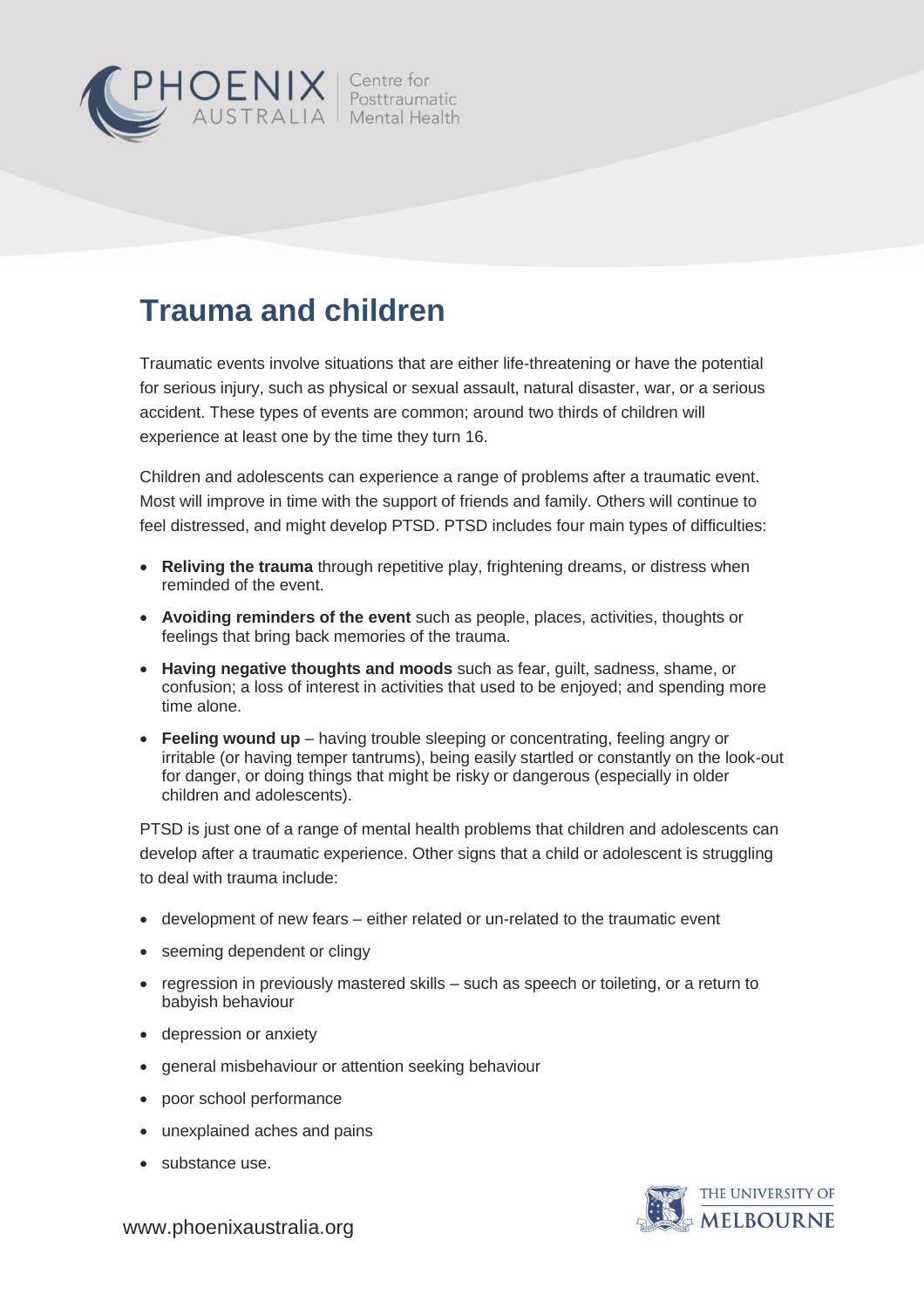### How parents and families can help

Children's reactions to trauma can often be misunderstood as 'naughty' behaviour. Becoming angry and blaming the child for this behaviour might make things worse. Instead, try these approaches:

- **Reassure** the child that he or she is safe and cared for.
- **When they're ready, listen to and talk with the child about the trauma.** Like adults, children can become frightened about things they don't fully understand.
- **Give the child special attention**, especially at bedtime.
- **Encourage expression of emotions** they are part of the healing process.
- **Enjoy activities together as a family.**
- **Keep family roles clear.** Don't expect children to take on too much responsibility, but don't become too overprotective either. Try to understand if they can't do what is usually expected of them, like going to school, but talk about how they will get back to their normal routine as soon as possible.

### Talking about trauma

If your child has been through a traumatic event, it's important to discuss it with them in a way they can understand. Here is an idea of what to say that might be helpful. You can adapt it to suit the traumatic event that happened to your child:

*Sometimes things happen that are really scary or make you very sad, and you can keep feeling afraid or sad for a long time afterwards. Things like [the fire] can happen to anyone; it's not your fault. The important thing to remember is that even though [the fire] was really scary, you're safe now. And any time you feel scared or upset about it, I'm here to help. Is there anything about [the fire] that you're especially worried about*?

#### When to get professional help

If the reactions described at the beginning of this fact sheet last for longer than two weeks, or the child or adolescent is very distressed, it is worth talking to your family GP about starting treatment. There are effective treatments for children and adolescents who have been through a traumatic event. The recommended approach is a type of counselling known as trauma-focussed cognitive behavioural therapy (CBT) which involves the following: